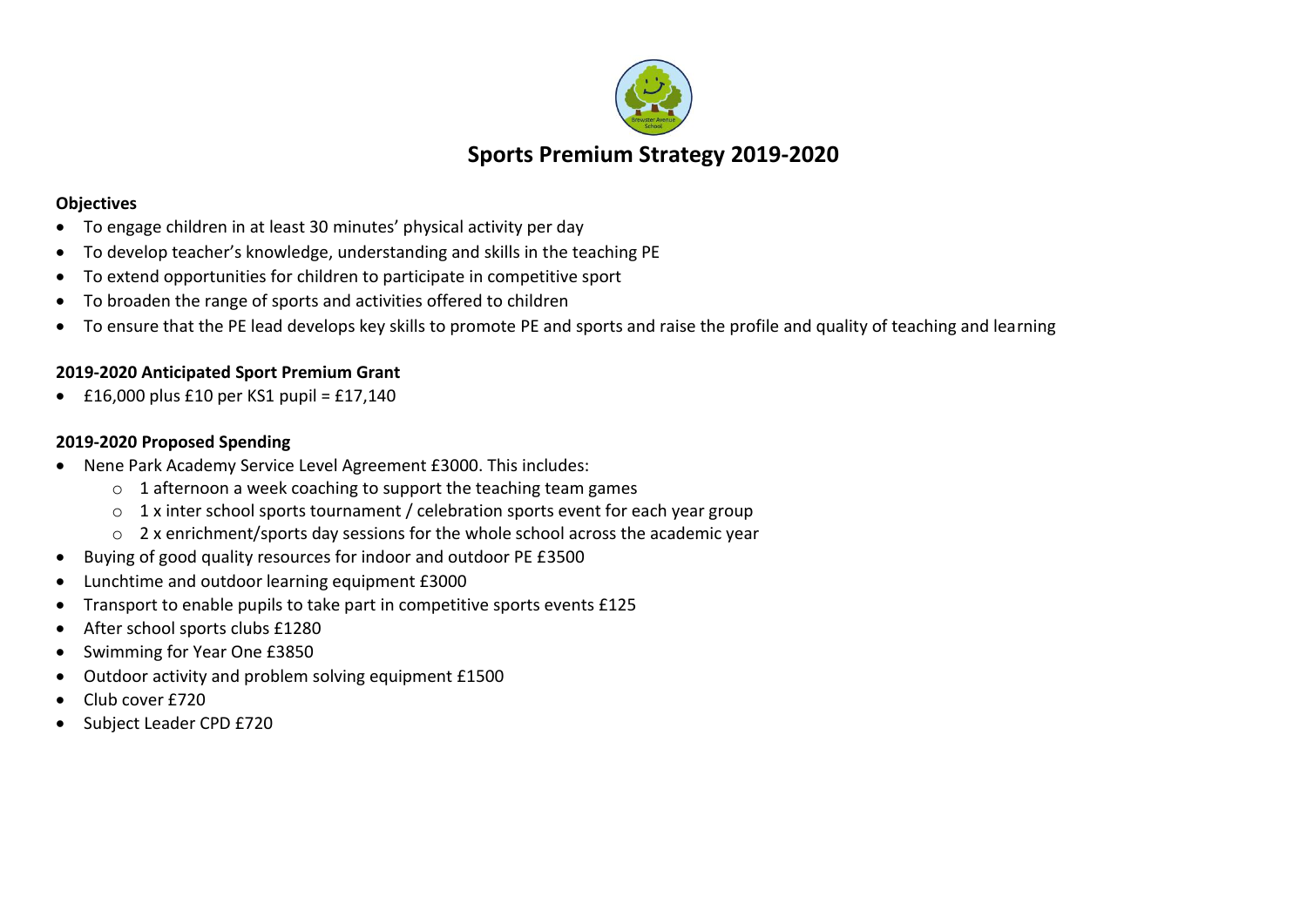

| Sports Premium 2019/20         |        |                          |        |                          |                          |                          |                          |                          |       |                          |                          |                          |                  |
|--------------------------------|--------|--------------------------|--------|--------------------------|--------------------------|--------------------------|--------------------------|--------------------------|-------|--------------------------|--------------------------|--------------------------|------------------|
|                                | Sep    | Oct                      | Nov    | Dec                      | Jan                      | Feb                      | Mar                      | Apr                      | May   | Jun                      | Jul                      | Aug                      | <b>Total</b>     |
| Income                         |        |                          |        |                          |                          |                          |                          |                          |       |                          |                          |                          |                  |
| PE Sports Grant                |        |                          | 10,022 |                          |                          |                          |                          |                          | 7,158 |                          |                          |                          | 17,180           |
| <b>Total Income</b>            | $\sim$ | $\overline{\phantom{a}}$ | 10,022 | $\overline{\phantom{a}}$ | $\overline{\phantom{a}}$ | $\overline{\phantom{a}}$ | $\overline{\phantom{a}}$ | $\overline{\phantom{a}}$ | 7,158 | $\overline{\phantom{a}}$ | $\overline{\phantom{a}}$ | $\overline{\phantom{a}}$ | 17,180           |
| <b>Costs</b>                   |        |                          |        |                          |                          |                          |                          |                          |       |                          |                          |                          |                  |
| <b>NPA Contract</b>            |        |                          |        |                          |                          | 3,000                    |                          |                          |       |                          |                          |                          | 3,000            |
| PE Resources                   | 34     |                          | 355    | 859                      |                          | 11                       |                          |                          |       | 69                       |                          |                          | 1,328            |
| Lunchtime & outdoor education  | 83     | 225                      | 686    |                          |                          | 220                      | 404                      |                          | 70    | 1,441                    |                          |                          | 3,130            |
| Tu Danse lessons               |        |                          |        |                          |                          | 200                      |                          |                          | 120   |                          |                          |                          | 320              |
| Swimming lessons (& transport) |        |                          |        |                          |                          | 678                      | 672                      | 756                      |       |                          |                          |                          | 2,106            |
| Staff cover costs (clubs)      |        |                          |        |                          | 360                      |                          |                          |                          |       |                          |                          |                          | 360              |
| <b>Total Cost</b>              | 116    | 225                      | 1,041  | 859                      | 360                      | 4,109                    | 1,076                    | 756                      | 190   | 1,511                    | $\sim$                   | $\overline{\phantom{a}}$ | $\sim$<br>10,244 |
|                                |        |                          |        |                          |                          |                          |                          |                          |       |                          |                          |                          |                  |
|                                |        |                          |        |                          |                          |                          |                          |                          |       |                          |                          | Remainder                | 6,936            |

The underspend in 2019-2020 is due to the disruption caused by COVID-19 and will be carried forward and spent in 2020-2021.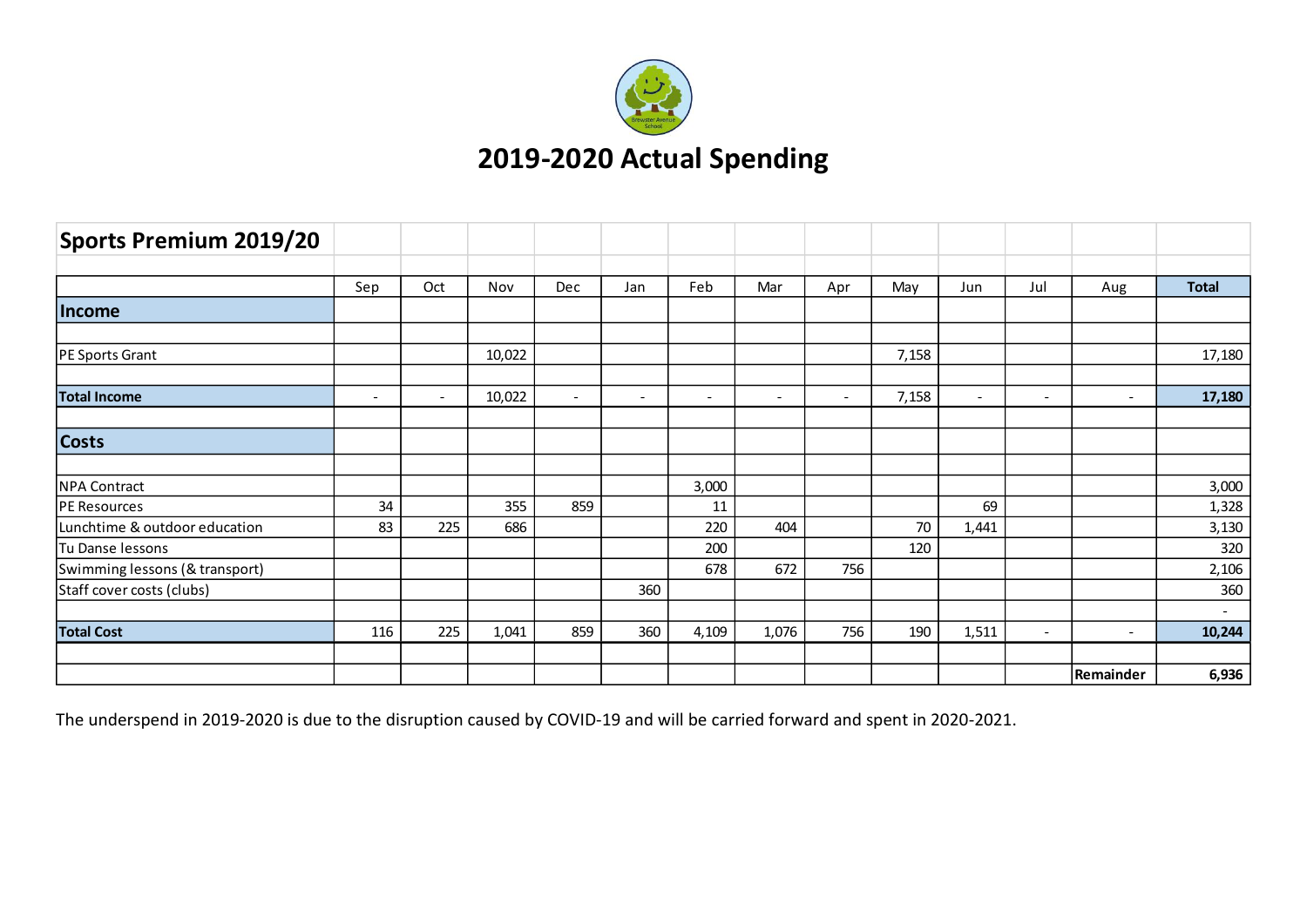

| <b>Spending</b> | Item/project<br><b>Objectives</b>                                                                                      |                                                                                                                                                                                                                    | Impact                                                                                                                                                                                                                                                                                                                                                                                                                                                                                                                                                                                                                              |  |  |  |  |
|-----------------|------------------------------------------------------------------------------------------------------------------------|--------------------------------------------------------------------------------------------------------------------------------------------------------------------------------------------------------------------|-------------------------------------------------------------------------------------------------------------------------------------------------------------------------------------------------------------------------------------------------------------------------------------------------------------------------------------------------------------------------------------------------------------------------------------------------------------------------------------------------------------------------------------------------------------------------------------------------------------------------------------|--|--|--|--|
|                 | NPA SLA - 1 hour weekly<br>coach to come into school<br>to support the teaching<br>and learning of PE across<br>school | To develop teacher's<br>knowledge, understanding and<br>skills in the teaching and<br>learning of PE<br>To provide good quality PE<br>provision from a highly trained<br>teacher for all the children to<br>access | Teacher feedback continues to demonstrate the increased confidence in<br>teaching the areas of the curriculum that have been supported by Nene Park<br>Academy. Teachers have indicated that the high level of teaching provided has<br>enabled them to implement activities taught, and teachers have stated that<br>they have developed a higher level of competency when teaching these areas<br>which has ensured effective progression for children throughout the school.<br>Data has shown that most children are on course for achieving the expected<br>standard as well as some children achieving an exceeding standard. |  |  |  |  |
|                 | NPA $SLA - 1$ inter schools<br>sports tournament /<br>celebration sports event<br>for each year group                  | To extend the opportunities<br>the children have to enter into<br>sporting competitions and<br>events with other schools                                                                                           | Events planned for the summer term which would have included opportunities<br>for children to take part in competitive sport, as well as broadening the range<br>of physical activities offered to children.                                                                                                                                                                                                                                                                                                                                                                                                                        |  |  |  |  |
| £3000           | $NPA SLA - 2$ enrichment<br>sessions                                                                                   | To extend opportunities for<br>children to participate in<br>competitive sport<br>To broaden the range of sports<br>and activities offered to<br>children                                                          | Nene Park Academy provided a Sports Relief morning for the entire school.<br>Children were placed in groups and leaders from Nene Park completed sporty<br>activities. This enabled children to access a greater range of sports and activities<br>as well as offering a competitive element. Feedback from teachers and children<br>indicated that there was a high level of enjoyment.                                                                                                                                                                                                                                            |  |  |  |  |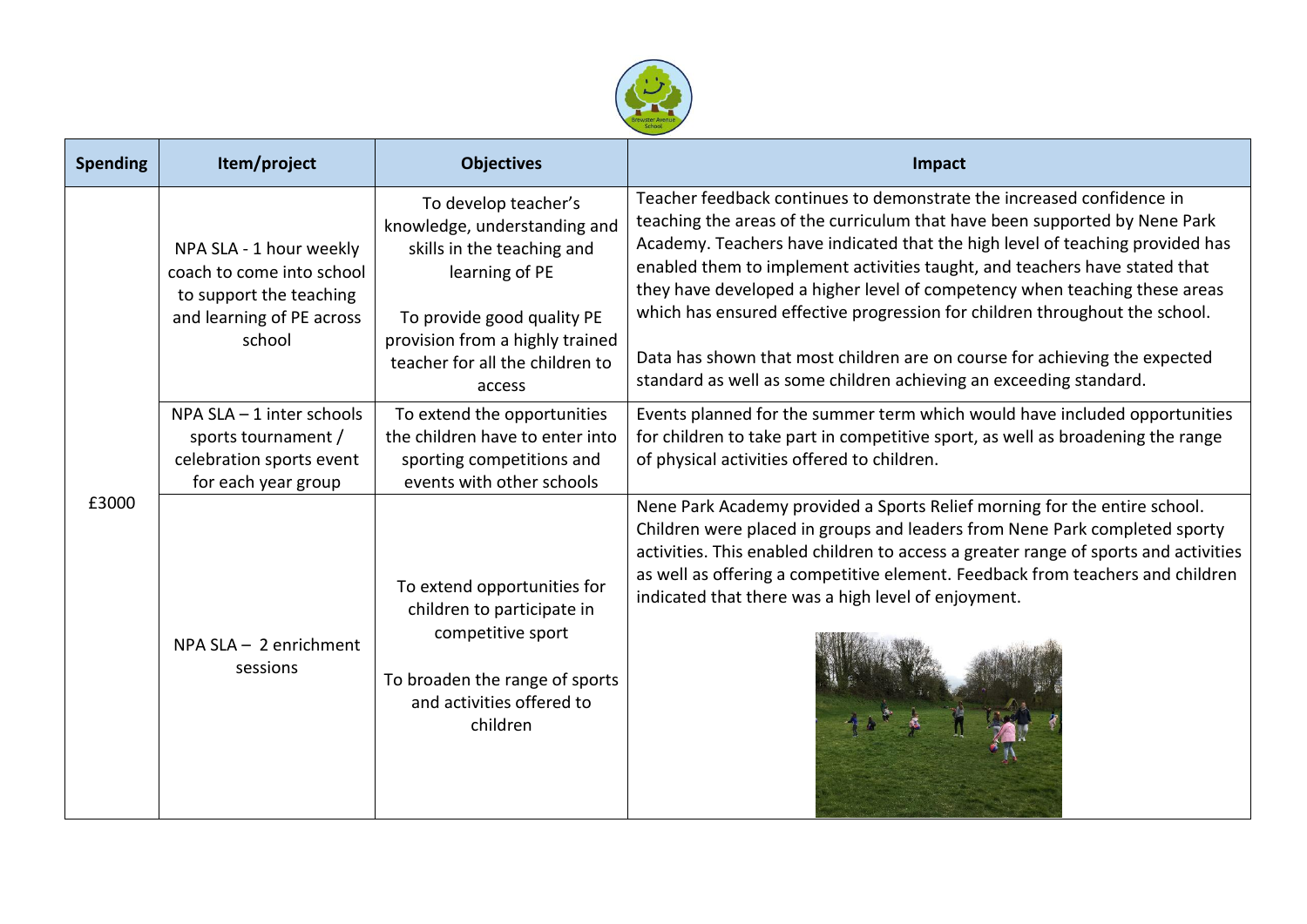

| £1328 | Updating and buying new<br>PE resources for PE<br>teaching and learning    | To provide good quality PE<br>resources to ensure quality<br>teaching and learning in PE,<br>during taught and zone<br>learning                       | Updated PE equipment order has refreshed resources and enabled teachers to<br>provide effective and good quality PE lessons through the use of up to date<br>equipment.<br>Budget used to purchase football goals for the back field, which will enable<br>children to engage in physical activity through the use of the equipment. This<br>will also keep children engaged during lunch time play.                                                                                                                                                                                                                                                                                                                                              |
|-------|----------------------------------------------------------------------------|-------------------------------------------------------------------------------------------------------------------------------------------------------|---------------------------------------------------------------------------------------------------------------------------------------------------------------------------------------------------------------------------------------------------------------------------------------------------------------------------------------------------------------------------------------------------------------------------------------------------------------------------------------------------------------------------------------------------------------------------------------------------------------------------------------------------------------------------------------------------------------------------------------------------|
| £3130 | Updating and buying new<br>lunchtime and outdoor<br>equipment              | To engage children in at least<br>30 minutes' physical activity<br>per day<br>To broaden the range of sports<br>and activities offered to<br>children | Lunchtime staff have completed an order for new lunchtime equipment.<br>Observations have shown that children are using the equipment effectively and<br>this has enabled children to have a wider opportunity to take part in lunch time<br>games and activities.<br>Observations of the learning environment in nursery has demonstrated that<br>children are inspired and love to learn in the new mud kitchen. This has enabled<br>children to engage in physical activity and access a wider range of activities<br>within learning times.<br>Reception sandpit due to be installed on 29 <sup>th</sup> July 2020. This will enable children<br>to engage in physical activities set out by the reception teachers during learning<br>times. |
| £0    | Transport to enable pupils<br>to take part in<br>competitive sports events | To extend the opportunities<br>the children have to enter into<br>sporting competitions and<br>events with other schools                              | Sports events were due to take place in the summer term and did not<br>happened due to the COVID-19 school closures.                                                                                                                                                                                                                                                                                                                                                                                                                                                                                                                                                                                                                              |
| £320  | Football and dance<br>Year 1 Sports Club                                   | To engage children in at least<br>30 minutes' physical activity<br>per day                                                                            | 9 out of 10 sessions of the street dance club for year two had been completed<br>prior to school closure. 19 children attended the club. Observations from myself<br>as well as staff that were in attendance have demonstrated the effectiveness of<br>the teaching as well as allowing children to enjoy learning a new skill and style<br>of dance. This has enabled children to have a wider opportunity to take part in<br>a range of activities and dance styles.                                                                                                                                                                                                                                                                           |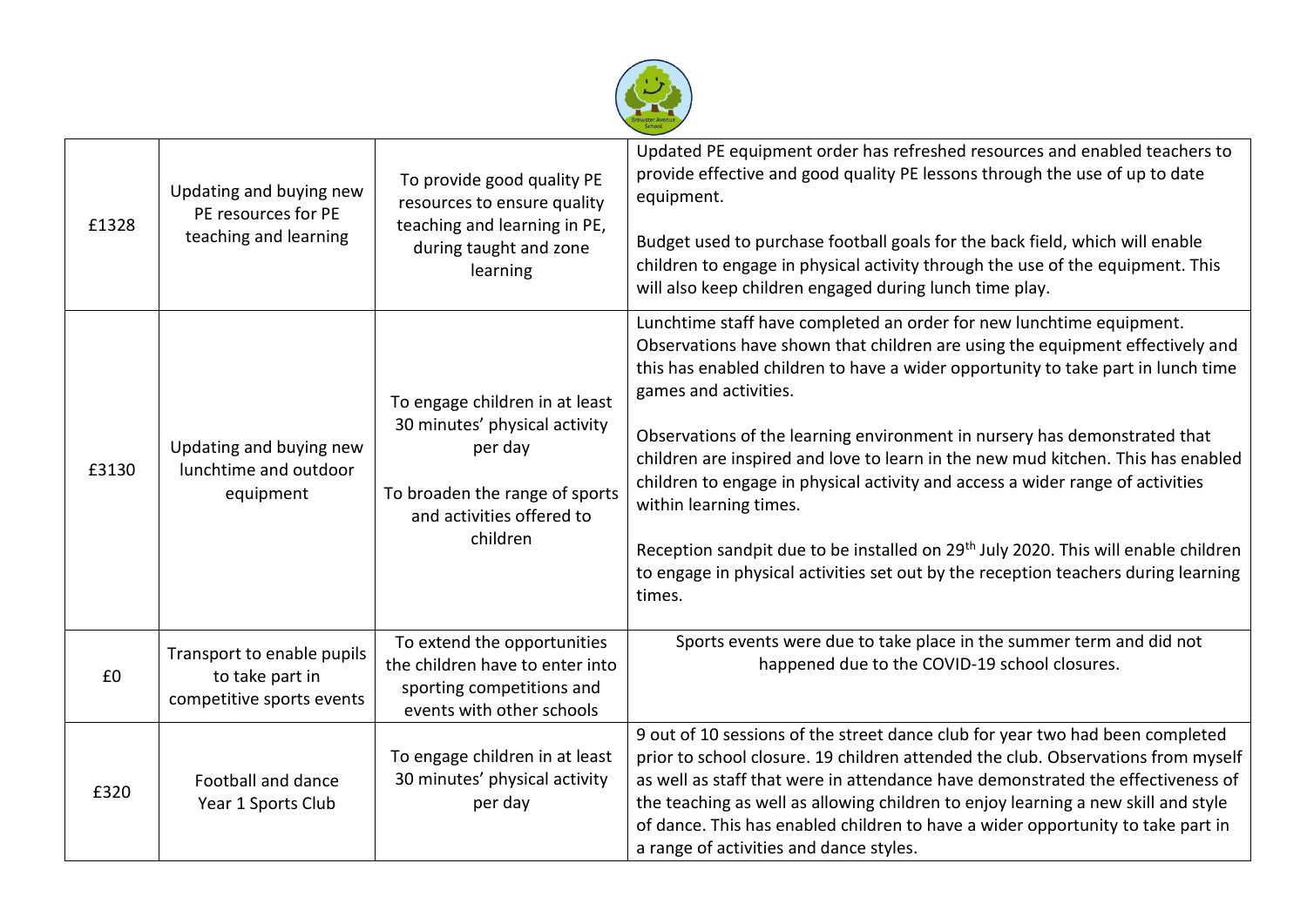

|       |                       | To broaden the range of sports<br>and activities offered to<br>children                                                                              | Year One Sports Club. 27 children attended the sports club provided by Nene<br>Park Academy. This has broadened the range of sports and activities offered at<br>the school and has enabled children to take part in at least 30 minutes of<br>physical activity.<br>Football club was scheduled for the summer term and did not take place due to<br>the school closure.                                                                                                                                                                                                                                                                                             |
|-------|-----------------------|------------------------------------------------------------------------------------------------------------------------------------------------------|-----------------------------------------------------------------------------------------------------------------------------------------------------------------------------------------------------------------------------------------------------------------------------------------------------------------------------------------------------------------------------------------------------------------------------------------------------------------------------------------------------------------------------------------------------------------------------------------------------------------------------------------------------------------------|
| £2106 | Swimming for Year One | To engage children in at least<br>30 minutes physical activity<br>per day<br>To broaden the range of sports<br>and activities offered to<br>children | The use of the Regional Pool at Vivacity has allowed children to gain develop<br>life skills and confidence in water. The children have been able engage in<br>physical activity and have been able to learn a variety of tasks within the water<br>such as staying afloat, swimming short distances by developing strengths within<br>their limbs and body to perform swimming tasks. The sessions have also<br>highlighted the importance of being safe when in and around a water setting.<br>The children have thoroughly enjoyed the weekly swimming sessions and they<br>have recognise the sense of achievement that the skills have taught them.<br>hievement |